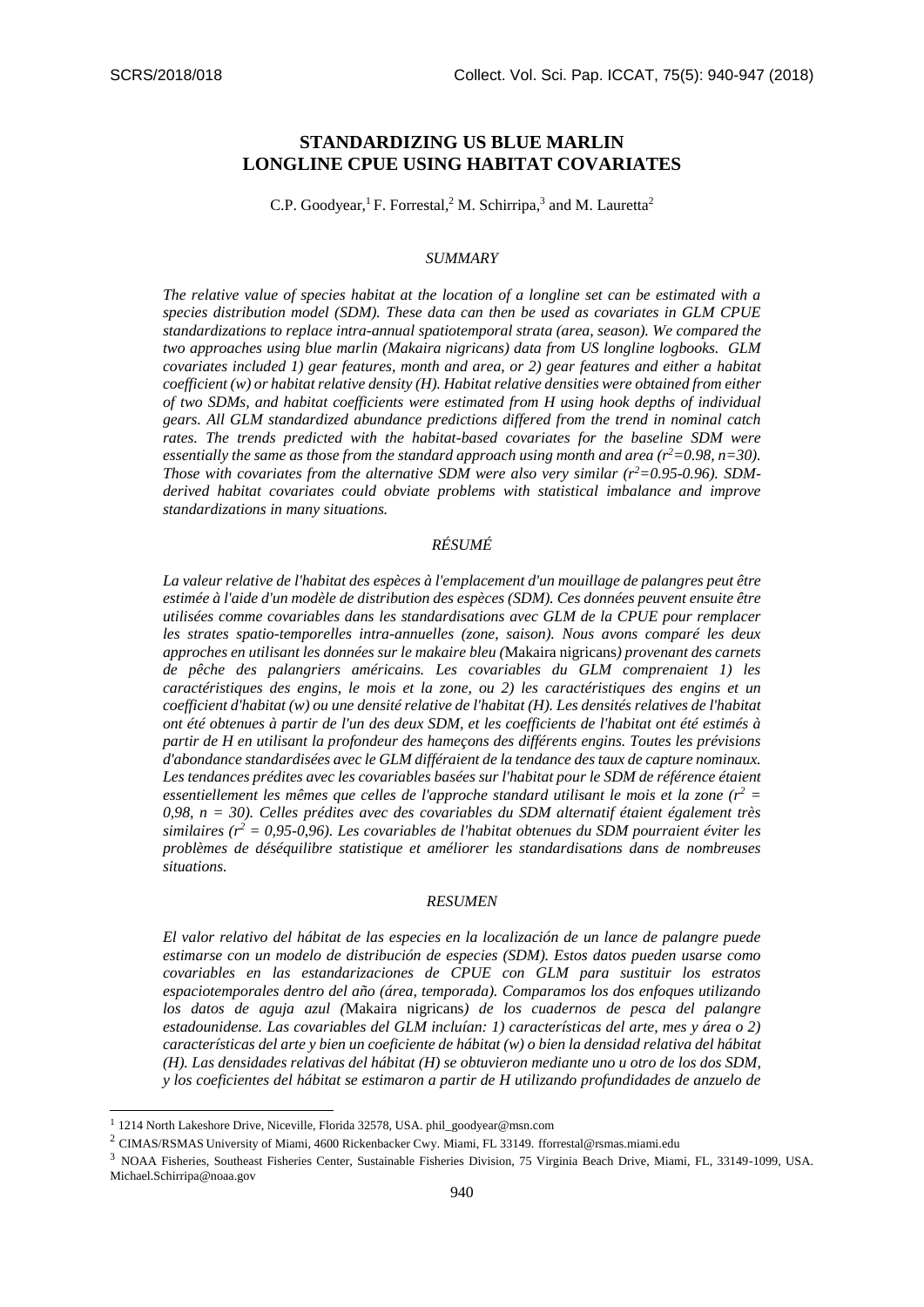*artes individuales. Todas las predicciones de abundancia estandarizada con GLM diferían de la tendencia en las tasas de captura nominal. Las tendencias predichas con las covariables basadas en el hábitat para el SDM de referencia eran esencialmente las mismas que las del enfoque estándar utilizando mes y área (r<sup>2</sup>=0,98, n=30). Aquellas con covariables del SDM alternativo eran también muy similares (r<sup>2</sup>=0,95-0,96). Las covariables del hábitat derivadas de SDM podrían obviar problemas con el desequilibrio estadístico y mejorar las estandarizaciones en muchas situaciones.*

### *KEYWORDS*

*Blue Marlin, Longline, Catchability, Gear coefficient, Habitat coefficient, Stock assessment, CPUE Standardization, Statistics, GLM, Population modeling*

#### **1. Introduction**

Catchability for a longline can be modeled as a joint function of a habitat coefficient (*w*) and an essential gear coefficient (*k,* Goodyear et al. 2017, 2018). The habitat coefficient can be estimated for each set using knowledge of the fishing characteristics of the gear and relative value of habitat *H* around each hook at the time and location of the set:

$$
w=\overline{H}_h
$$

where:  $\bar{H}_h$  = the average habitat value around the hook and  $\bar{H}_h$  is the average around all hooks on the set. The values of *H* are expressed as density at a unit of population and are derived from an appropriate species distribution model (see Goodyear et al. 2018 for more detail). The values of *H* and *w* are continuous variables proportional to density of the fish at hooks (*w*) or in the vicinity of (*H*) longline sets. Appropriately estimated, these variables should be potent correlates of species catch rates. Here we compare the species abundance trends from GLM standardizations using traditional covariates for intra-annual spatiotemporal variability with the species abundance trends from GLMs that use these habitat covariates. The comparisons were based on the US longline logbooks using blue marlin species distribution models.

### **2. Method**

#### *2.1 Species distribution model*

The SDM used in this study is a detailed model of the four-dimensional distribution of blue marlin (Goodyear 2016). Oceanographic data and species habitat preferences are used to distribute the population in time and space. The current implementation partitions the Atlantic from 50 S to 55 N latitude at a spatial resolution of  $1^{\circ}$  latitude and 1<sup>o</sup> longitude with 46 depth layers. The oceanographic data were monthly values from the Earth System Model from 1956 to 2012 and matched the spatial resolution of the SDM. The oceanographic data were provided by colleagues at the US National Atlantic Oceanographic and Meteorological Laboratory (AOML). At the time of this study 2012 was the last year that oceanographic data were available. The 2012 values were substituted as needed to provide oceanographic data through 2015. This convention accounts for the large month-to-month variability in oceanographic conditions but omits any effects from annual trends that may have been important in the last few years.

Two implementations of the SDM were employed in the analyses here. The baseline was the model for Atlantic blue marlin described in Goodyear (2016) but with year by year monthly oceanography. An alternative was used to explore the sensitivity of the CPUE standardizations to error in the SDM predictions. This model substituted a temperature preference profile in which the species prefers higher temperatures **(Figure 1**). This approach (the thermophilic SDM) adjusted the observed PSAT-tag data by the average volume of habitat within the observed temperature bins (see the discussion in Goodyear 2016). At the highest temperatures (>30C) the predicted relative densities are much elevated by the thermophilic model assumption. However, the volumes of ocean strata within the temperature extremes are relatively very small. As a consequence, the population fractions for the two models within cooler strata (below 30<sup>o</sup> C) are not as different as might be inferred from **Figure 1.** Nonetheless, the predicted densities in ocean strata at the highest temperatures are much higher than for the baseline assumption.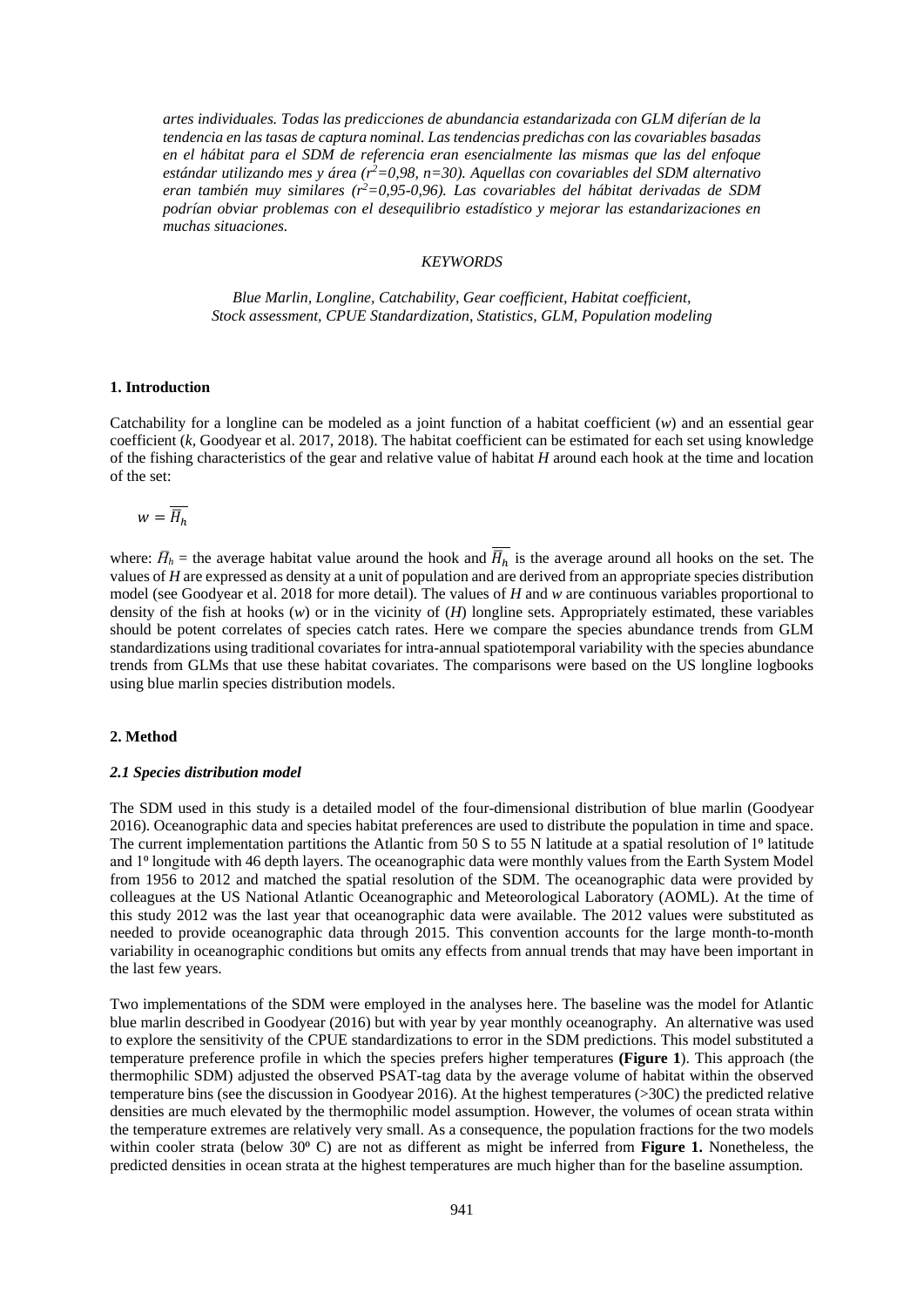### *2.2 Fishery data*

The US Longline Logbook data evaluated here covered the period 1986-2015. These data were used in a related study of the performance of standardization methods that used simulated longline catch data (Forrestal et al. 2017). That study described 128 discrete gear types in the fishery. These gear profiles were adopted unchanged for the current analyses. The features of the gear that are included were known to be important because of the results of prior studies (Forrestal et al. 2017). A scan of the longline catch-effort data revealed errors in values recorded for the number of hooks on some sets. As a consequence, records with fewer than 220 hooks per set (mean-2SD) were removed. The resulting final data set contained about 290 thousand records (97.7% of the total).

## *2.3 Data compilation*

The habitat covariates were compiled for each set using the protocol described in Goodyear et al. (2018). The information for each set from the logbook file identifies the gear, month, year and location (latitude and longitude) and the numbers of blue marlin caught. Data from an SDM provides estimates of the species relative densities (*H*) based on species behavior and habitat considerations for the year and month and latitude and longitude of the set. The estimated probability distributions for the hooks are read from gear files. This pre-processing step reads a catch-effort record from the simulated logbook and computes *w* from the SDM and hook data. Each output record contains the original CPUE data and adds *w*, and the average surface to 100m habitat relative density, *H100.*

## *2.4 Analyses*

The GLM's were run in R using the glmmADMB library (R Core Team, 2015). The standardized annual abundance predictions combined separate GLM's for the successful sets and the catch rates of those that were successful. There was no attempt to select the variables for each fit based on any performance-based criteria or make judgments about the quality of the fits to the simulated data. The habitat coefficients (w) and habitat relative densities (H) were included as numerical variables. Factors included year, month, area, the use of light sticks, hook type, bait type, and hooks between floats (hbf), The area assignments used the ICCAT billfish spatial strata. The models included covariates as follows:

- 1. year, month, area, lightstick, hooktype, baittype, hbf
- 2. year, lightstick, hooktype, baittype, hbf, w
- 3 year, lightstick, hooktype, baittype, hbf,  $H_{100}$

Models 2, and 3 were repeated for both SDM assumptions. The differences between results with the traditional factors for intra-annual variations in habitat and with habitat-based covariates were inspected visually in scattergrams and by correlation the annual abundances estimated with the two approaches.

## **3. Results**

The nominal CPUE and relative abundances for each standardization are presented in **Table 1** and **Figure 2.** Though the protocol used here did not concern identifying models with the best statistical properties, covariates included as factors in each analysis were significant  $(p<0.05)$ . That result is unsurprising because the suite of variables selected for inclusion here were already known to influence catch rates (Forrestal et al. 2017). The basic outcome of each standardization was to diminish the magnitude of the decline in CPUE evident in the nominal (unstandardized) series (**Figure 2A**). The values predicted by the SDM alternatives **(Figure 2C-2F**) were similar to the values estimated with month-area as factors (**Figure 2B**). The estimates for each of the methods using the two SDM-derived variables (*w* or *H*) and distribution model assumptions (baseline or thermophilic) were similar to one another (**Figure 2C-2F**). The abundance indices estimated with month-area factors were strongly correlated with those estimated using *w* or *H* calculated with the baseline SDM (**Figure 3**). The same was true for indices derived with *w* and *H* using the thermophilic SDM (**Figure 4**).

## **4. Discussion**

The results indicate that for the US longline dataset the two approaches yield the same basic answer. Inspection of **Figure 2** suggests the numerical differences in the annual abundance estimates for the different approaches examined here are meaningless (**Table 1**). This view is supported by very strong correlations between the annual abundance estimates using traditional covariates and those derived with variables computed using the SDM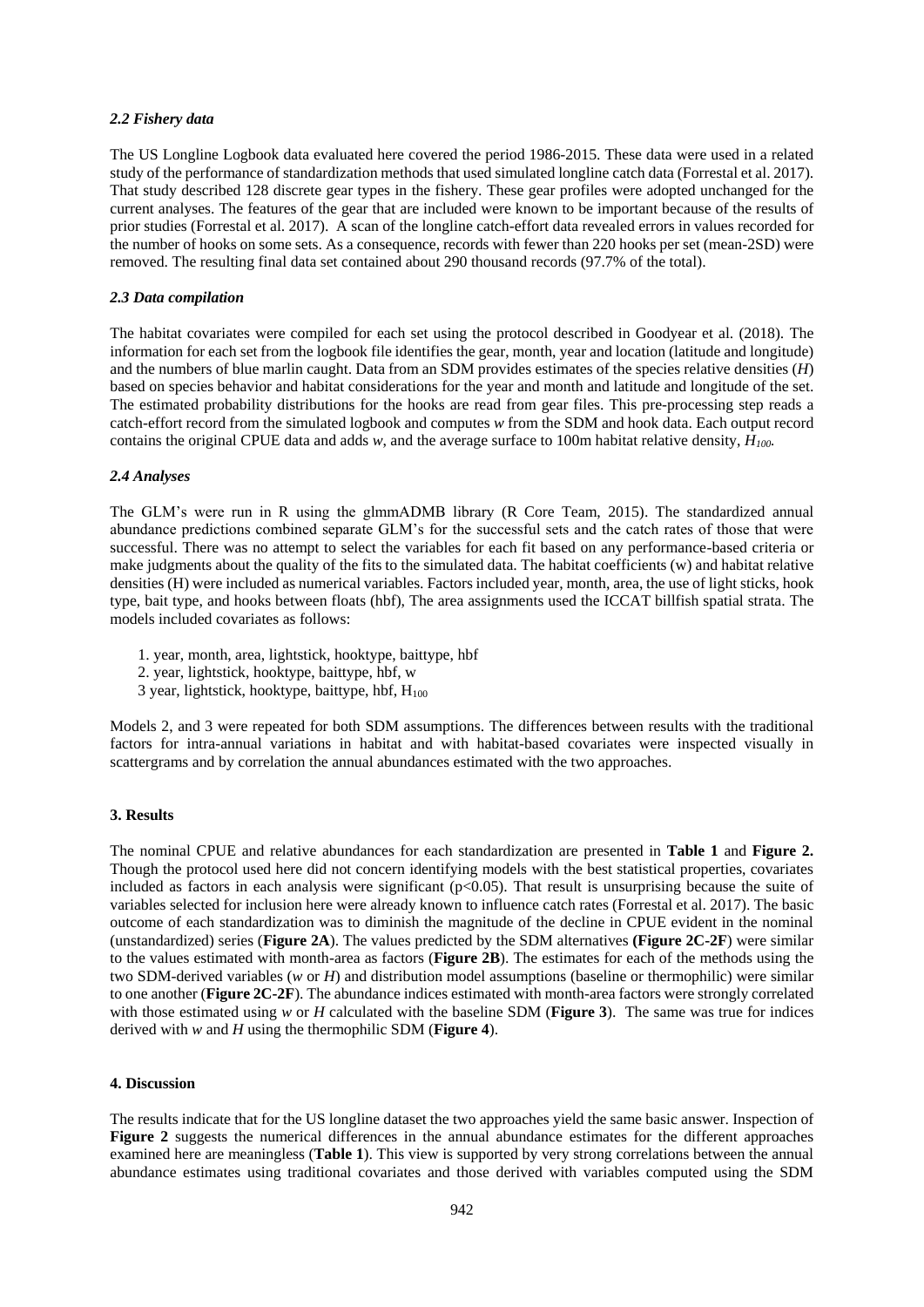relative densities (**Figures 3 and 4)**. Both methods resulted in data equally suitable for inclusion as indices of abundance in assessment modelling activities. This result suggests that the standardization protocol using the SDM-derived covariates was as successful at standardizing the CPUE as partitioning the catch by area and month to account for intra-year variability in CPUE. The SDM-derived habitat covariates are continuous variables computed with ancillary data. They are not affected by the vagaries of binning required to estimate the effects of factors that might explain intra-annual variability in relative abundance. This approach could obviate problems with statistical imbalance and improve standardizations in many situations.

#### **Acknowledgements**

CPG's contribution to this study was supported by The Billfish Foundation. FCF's contribution was supported by the NOAA Southeast Fisheries Science Center via the University of Miami Cooperative Institute of Marine Science. The authors wish to thank Sang-ki Lee and Yanyun Liu of NOAA Atlantic Oceanographic and Meteorological Laboratory for gathering and compiling oceanographic data.

#### **References**

- Forestall, F.C., Goodyear, C.P., Schirripa, M., Babcock, E., Lauretta, M., and Sharma, R. 2017. Testing robustness of CPUE standardization using simulated data: findings of initial blind trials. Collect. Vol. Sci. Pap. ICCAT, 74(2): 391-403.
- Goodyear, C. P., Luo, J., Prince, E. D., Hoolihan, J. P., Snodgrass, D., Orbesen, E. S., Serafy, J. E. 2008. Vertical habitat use of Atlantic blue marlin (*Makaira nigricans*): interaction with pelagic longline gear. Mar. Ecol.: Prog. Ser. 365, 233–245.
- Goodyear, C.P. 2016. Modeling the time-varying density distribution of highly migratory species: Atlantic blue marlin as an example. Fisheries Research, 183: 469-481.
- Goodyear, C.P., Schrippa, M. and Forrestal, F. 2017. Longline data simulation: A paradigm for improving cpue standardization. Collect. Vol. Sci. Pap. ICCAT, 74(2): 379-390.
- Goodyear, C.P., Schrippa, M. and Forrestal F., and Lauretta M. 2018. Habitat covariates for standardizing longline CPUE: and example with blue marlin. SCRS.
- R Core Team, 2015. R: A Language and Environment for Statistical Computing. R Foundation for Statistical Computing, Vienna, Austria http://www.R-project.org.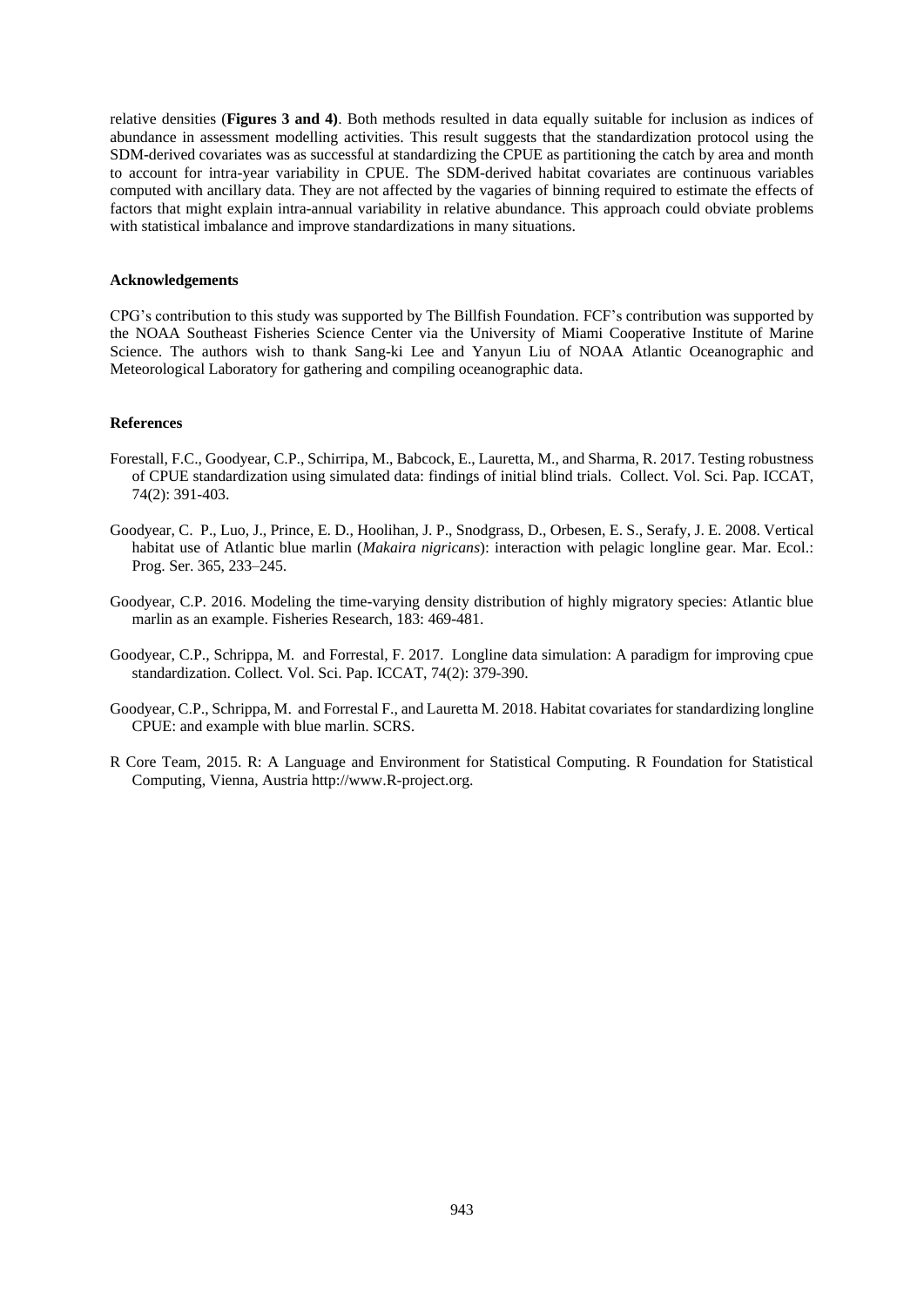**Table 1**. Indices of annual abundance of blue marlin based on alternative treatments of the US Longline Logbook data. Each series has been normalized by dividing by its mean. The column labeled nominal represents the mean catch per hook. Each of the other columns contains values predicted from a general linear model (GLM) fitted to habitat-derived covariates and/ or ancillary fishery-related data. The traditional GLM applied covariates normally used in stock assessments. A species distribution model (SDM) was used to compute values for habitat-based covariates that replaced month and area in the traditional GLM approach. These include *H*, a habitat density in the surface 100m of the water column, and *w*, the habitat coefficient which additionally incorporates characteristics of the fishing gear. Habitat data for the habitat-based covariates were predicted using either the Baseline or an alternative, "Thermophilic," SDM.

|      |         | Traditional                        | Species distribution model |             |              |             |
|------|---------|------------------------------------|----------------------------|-------------|--------------|-------------|
|      |         | <b>GLM</b><br>Covariates           | <b>Baseline</b>            |             | Thermophilic |             |
| year | Nominal | (month,<br>area, Gear<br>features) | Gear &<br>W                | Gear &<br>H | Gear &<br>W  | Gear &<br>H |
| 1986 | 1.640   | 1.184                              | 1.339                      | 1.286       | 1.213        | 1.211       |
| 1987 | 2.251   | 1.901                              | 1.812                      | 1.783       | 1.708        | 1.707       |
| 1988 | 1.489   | 1.332                              | 1.268                      | 1.253       | 1.187        | 1.184       |
| 1989 | 1.410   | 1.019                              | 0.938                      | 0.940       | 0.876        | 0.875       |
| 1990 | 1.695   | 1.210                              | 1.108                      | 1.106       | 1.036        | 1.036       |
| 1991 | 1.411   | 0.977                              | 0.951                      | 0.958       | 0.924        | 0.927       |
| 1992 | 1.607   | 1.351                              | 1.261                      | 1.275       | 1.202        | 1.199       |
| 1993 | 1.864   | 1.568                              | 1.580                      | 1.595       | 1.549        | 1.551       |
| 1994 | 1.902   | 1.617                              | 1.670                      | 1.689       | 1.696        | 1.695       |
| 1995 | 1.537   | 1.471                              | 1.466                      | 1.471       | 1.506        | 1.504       |
| 1996 | 1.607   | 1.579                              | 1.660                      | 1.648       | 1.714        | 1.716       |
| 1997 | 1.240   | 1.322                              | 1.314                      | 1.306       | 1.369        | 1.373       |
| 1998 | 0.800   | 0.889                              | 0.906                      | 0.899       | 0.911        | 0.910       |
| 1999 | 0.786   | 0.864                              | 0.870                      | 0.868       | 0.893        | 0.895       |
| 2000 | 0.751   | 0.839                              | 0.861                      | 0.857       | 0.867        | 0.873       |
| 2001 | 0.457   | 0.560                              | 0.577                      | 0.573       | 0.580        | 0.581       |
| 2002 | 0.814   | 0.996                              | 1.006                      | 0.992       | 1.011        | 1.013       |
| 2003 | 0.432   | 0.549                              | 0.554                      | 0.547       | 0.549        | 0.548       |
| 2004 | 0.505   | 0.642                              | 0.670                      | 0.675       | 0.681        | 0.681       |
| 2005 | 0.469   | 0.684                              | 0.660                      | 0.677       | 0.687        | 0.687       |
| 2006 | 0.361   | 0.531                              | 0.521                      | 0.524       | 0.543        | 0.543       |
| 2007 | 0.478   | 0.658                              | 0.661                      | 0.668       | 0.681        | 0.680       |
| 2008 | 0.523   | 0.712                              | 0.717                      | 0.735       | 0.752        | 0.754       |
| 2009 | 0.719   | 1.009                              | 0.985                      | 0.987       | 1.023        | 1.021       |
| 2010 | 0.423   | 0.633                              | 0.655                      | 0.668       | 0.678        | 0.678       |
| 2011 | 0.419   | 0.588                              | 0.630                      | 0.634       | 0.652        | 0.651       |
| 2012 | 0.556   | 0.741                              | 0.735                      | 0.737       | 0.766        | 0.765       |
| 2013 | 0.479   | 0.694                              | 0.685                      | 0.688       | 0.717        | 0.716       |
| 2014 | 0.492   | 0.686                              | 0.709                      | 0.717       | 0.745        | 0.744       |
| 2015 | 0.884   | 1.195                              | 1.232                      | 1.246       | 1.283        | 1.282       |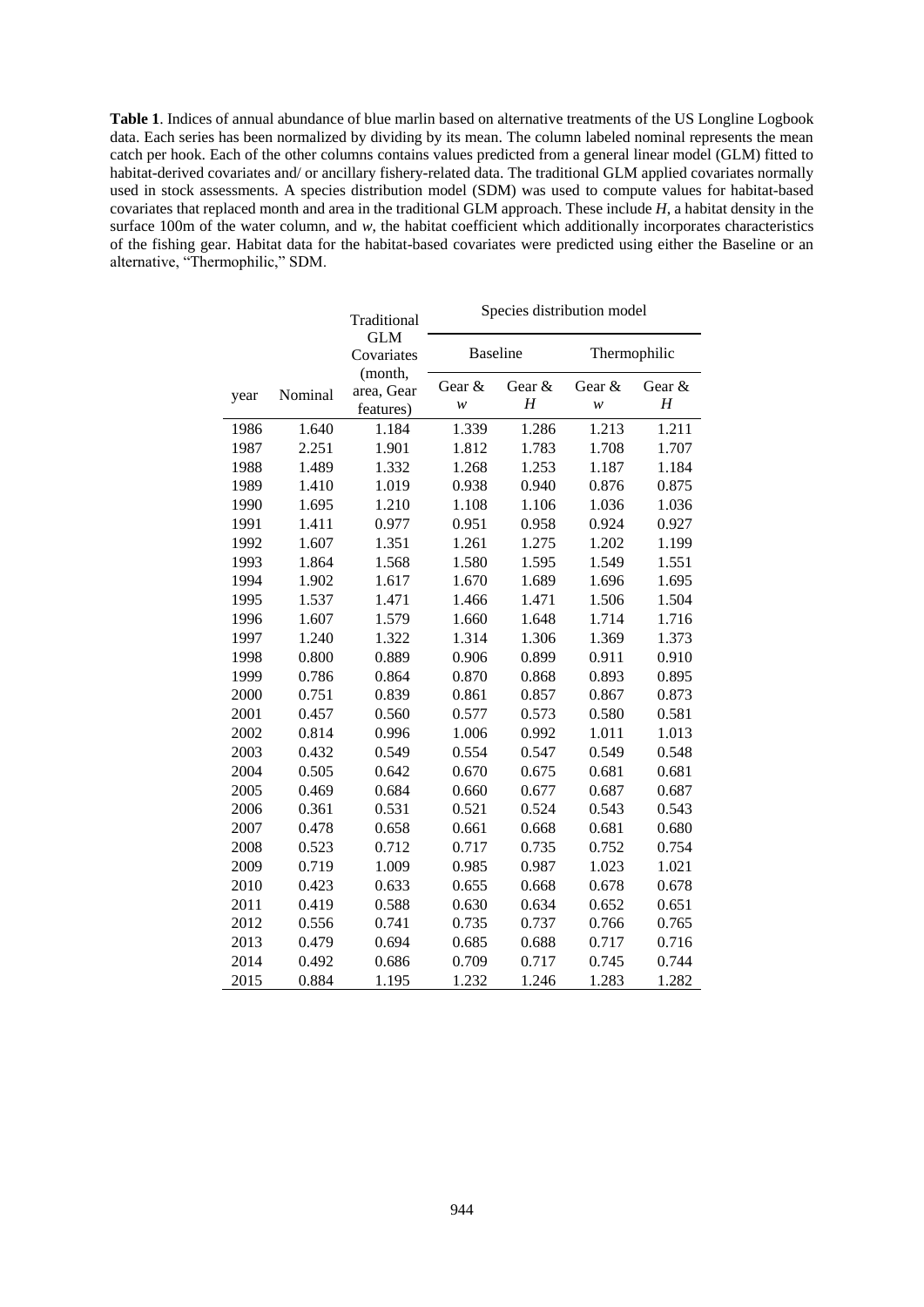

Figure 1. Temperature suitability curves for the alternative species distribution models used in this analysis.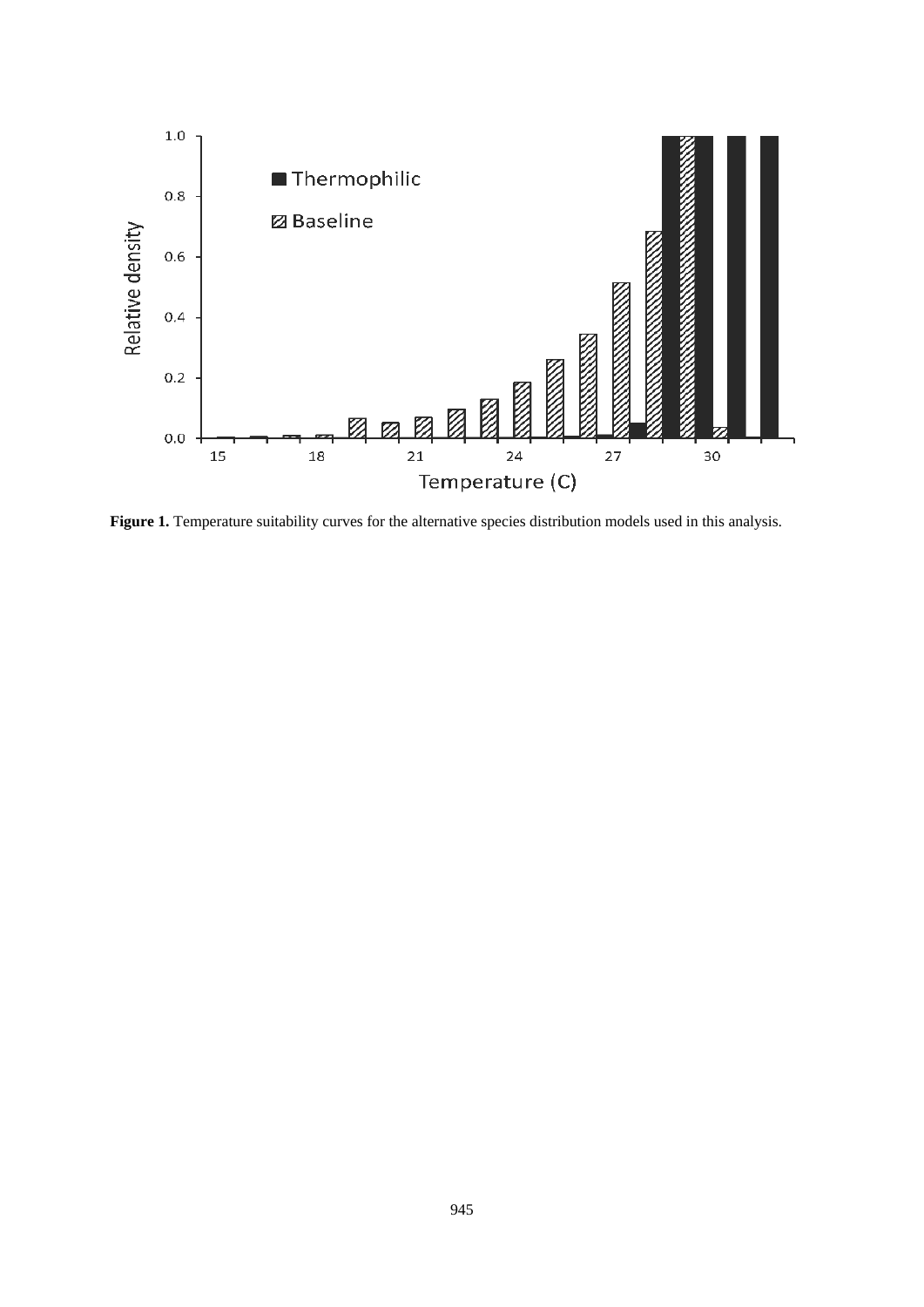

**Figure 2**. Scattergrams of the data in **Table 1** and with computed 95% confidence intervals for GLM results.